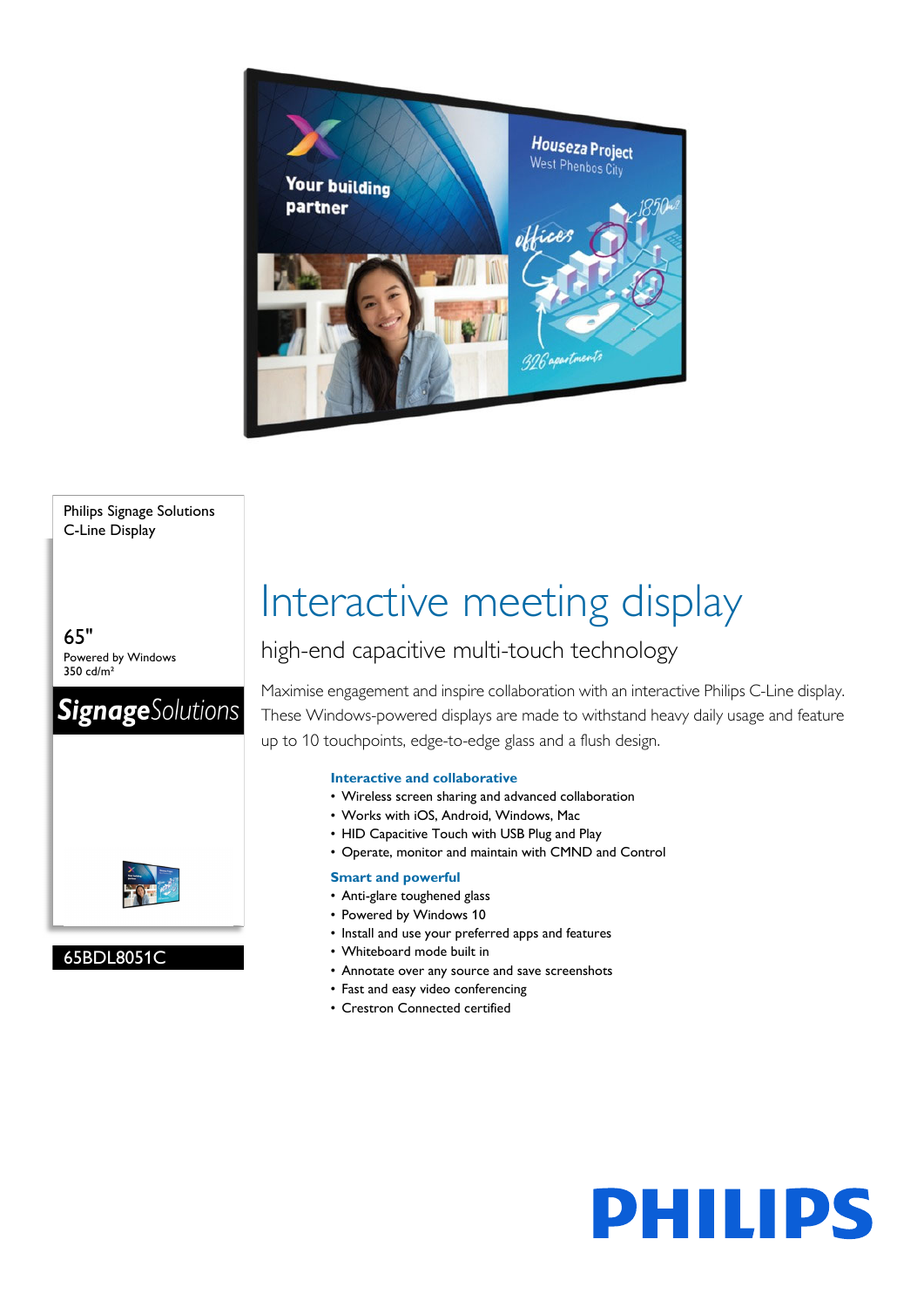## **Highlights**

#### **Wireless screen sharing**

Display four feeds on the one screen. Use your existing Wi-Fi network to instantly and securely connect devices or use the two included HDMI dongles to cast directly to the screen without needing to connect to your secured/protected network.

#### **HID Capacitive Touch**

Capacitive Touch gives you the cutting edge appearance of edge to edge glass with a bezel width of just 1.5 mm! Create a memorable interactive experience with up to 10 touchpoints at the same time. Perfect for collaborative and competitive applications, this display connects your audience with any content — making it ideal for education, public venues, corporate, hospitality and retail settings.

#### **Powered by Windows 10**

Powerful Core i7 processor with nVidia GPU. Runs all of your favourite apps like Zoom, Skype (included) and MS Teams, MS Office (not included)

#### **CMND and Control**



Run your display network over a local (LAN) connection. CMND and Control allows you to perform vital functions like controlling inputs and monitoring display status. Whether you're in charge of one screen or 100.

#### **Whiteboard mode built in**

Inspire agile collaboration with whiteboard mode. Simply activate this feature to turn your display into a blank canvas that can be drawn on by multiple users by hand or with dedicated display markers. Everything on the screen can then be captured for easy printing or file sharing.

#### **Fast and easy video conference**

Ready to use video conferencing software makes one-to-one or group video calls easier than ever. Simply use your own camera or add the optional Logitech Meetup bundle for an allin-one ConferenceCam solution.

#### **Crestron Connected certified**

Integrate this Philips Professional Display to your Crestron network for full remote control via your laptop, desktop or mobile device. Switch the display on and off, schedule content, manage settings and easily connect external devices. Crestron Connected<sup>®</sup> provides a fast, reliable and secure enterprise level solution for system control.

**4K ULTRAHD** 

**Cod** Smart Player V Smart Power